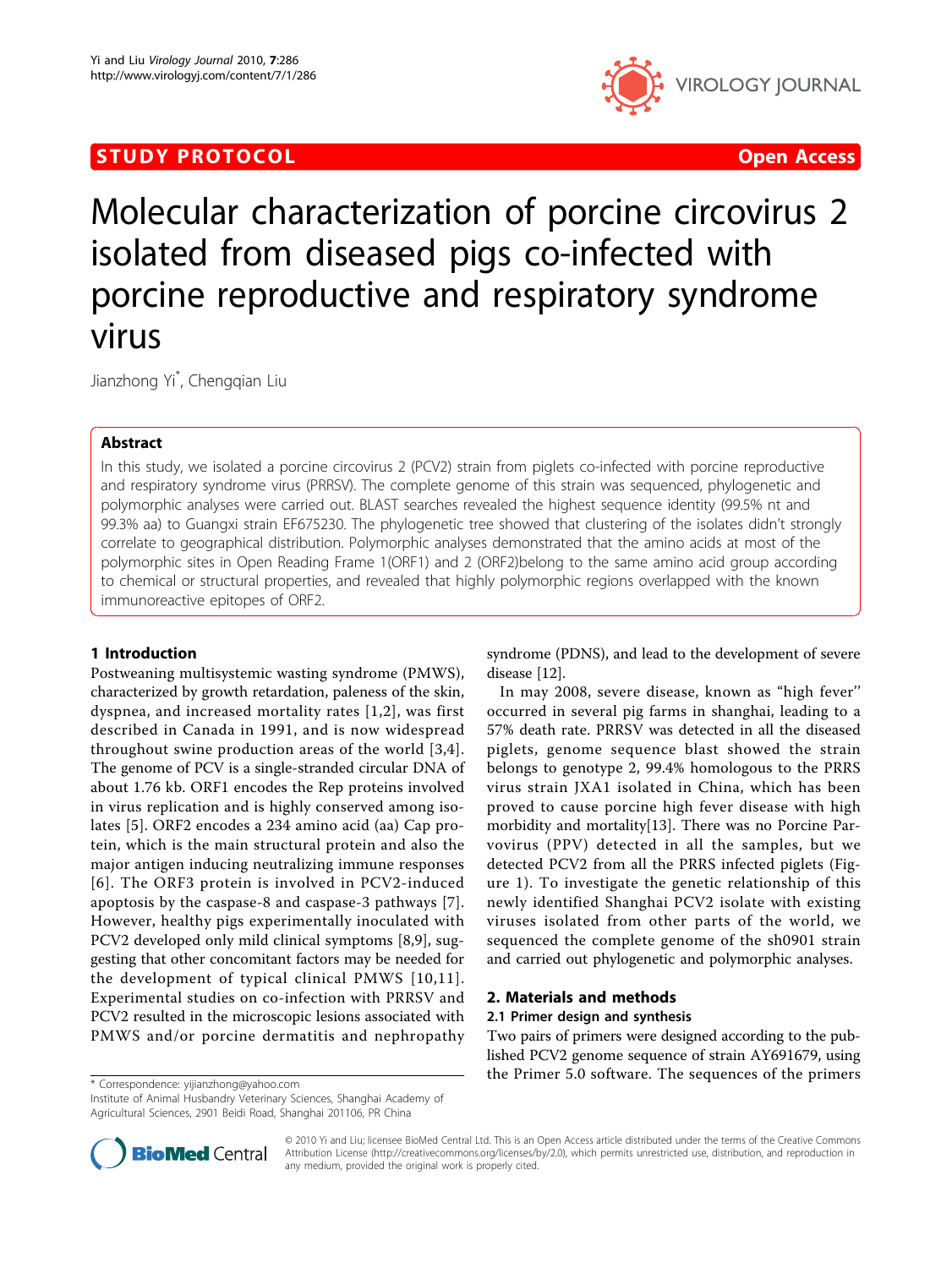<span id="page-1-0"></span>

were as follows: upper primers, F1- 5′-AGAATTCAA CCTTAACCTTTCT-3′ and F2- 5′-AATCCTTCCGAA-GACGAGCGCA-3′; reverse primers, R1- 5′-AGAATTCT GGCCCTGCTCC-3′ and R2- 5′-TGGGCTCCACTGC TGTTATTC-3'. Primers were synthesized by the Shanghai Sangon Biological Engineering Technology & Services Co. Ltd. (Shanghai, PR China).

#### 2.2 DNA extraction

Five homogenized Lung samples were collected from deceased pigs, DNA was extracted using a DNA mini kit (Tiangen Inc., PR China) according to the manufacturer's instructions.

### 2.3 Whole genome amplification

The thermocycling conditions were: 3 min at 94°C, then 35 cycles consisting of 30 s at 94°C, 35 s at 60°C and 2 min at 72°C, with a final extension at 72°C for 10 min. The PCR products were subjected to 1% (w/v) agarose gel electrophoresis, and visualized by ethidium bromide staining under UV illumination. Five PCR products were then subjected to DNA sequencing by the Shanghai Generay Biotech Co. Ltd. (Shanghai, PR China) with the same primers used for PCR.

### 2.4 Phylogenetic analysis of ORF2

Sequence comparisons were made by aligning the sequence of the virus isolate with those of other isolates using the algorithm CLUSTALW (version 1.8) method in the program MEGALIGN (DNASTAR, Lasergene version 7) at both the nucleotide (nt) and deduced aa levels. To analyze the homology and evolutionary relatedness, prototype genes for PCV2 were obtained from

GenBank at the National Center for Biotechnology Information, USA (<http://www.ncbi.nlm.nih.gov>). Phylogenetic analyses were conducted using MEGA version 4.0 and elaborated with both parsimony and distance methods, supplying statistical support with bootstrapping over 1000 replicates.

### 3. Results

#### 3.1 Genome sequence of the isolated strain

PCR amplification showed the five diseased pigs coinfected with PCV2 and PRRSV (Figure 1). The genome of the isolated viruses was 1767 nucleotide (nt) in length. The genome sequence was assembled, aligned using Seqman software (DNASTAR, Lasergene version 7), submitted to GenBank and assigned the accession number, GU124593. The genome sequence was confirmed to be PCV2 by BLAST searches against the Gen-Bank database.

### 3.2 Sequence and phylogenetic analysis of ORF2

The ORF2 DNA sequence of the virus isolate shared 99.4% nt identity with the Guangxi isolate (accession number EF675230) and 94.0% with the Jiangsu isolate (accession number AY691679). The results indicated that the ORF2 sequence was not distinct in different geographical areas.

To determine the evolutionary relatedness of the new isolate, the ORF2 gene sequence was aligned with selected PCV2 isolates acquired from GenBank and performed phylogenetic analysis. The data showed that the virus isolate was classified into group 1 cluster C with the Guangxi strain (Figure [2](#page-2-0)).

### 3.3 Polymorphic analysis of ORF1, ORF2, and ORF3

Sequence alignment of the 46 geographically distinct PCV2 isolates revealed four polymorphic aa sites within ORF1 (Table [1\)](#page-3-0). The aa at positions 35 are acidic residues, the aa at positions 77 and 105 belong to the group of nonpolar aa, while the aa at position 121 belong to the polar, uncharged group. Among the 22 polymorphic sites in ORF2, there were two aa differences at 16 sites, among which each pair of aa at the 12 sites belonged to the same amino acids group according to their chemical structure. There are six polymorphic sites in ORF3, the amino acids at the polymorphic sites belong to different aa groups, except the aa at position 100, indicated high divergence in the chemical and structural properties of the aa of ORF3 in different PCV2 strains.

### 4. Discussion

In the present study, the diseased piglets were infected with PRRSV and PCV2 viruses, detected by PCR and RT-PCR amplification, therefore, the levels of exposure to the infectious agents were theoretically identical for all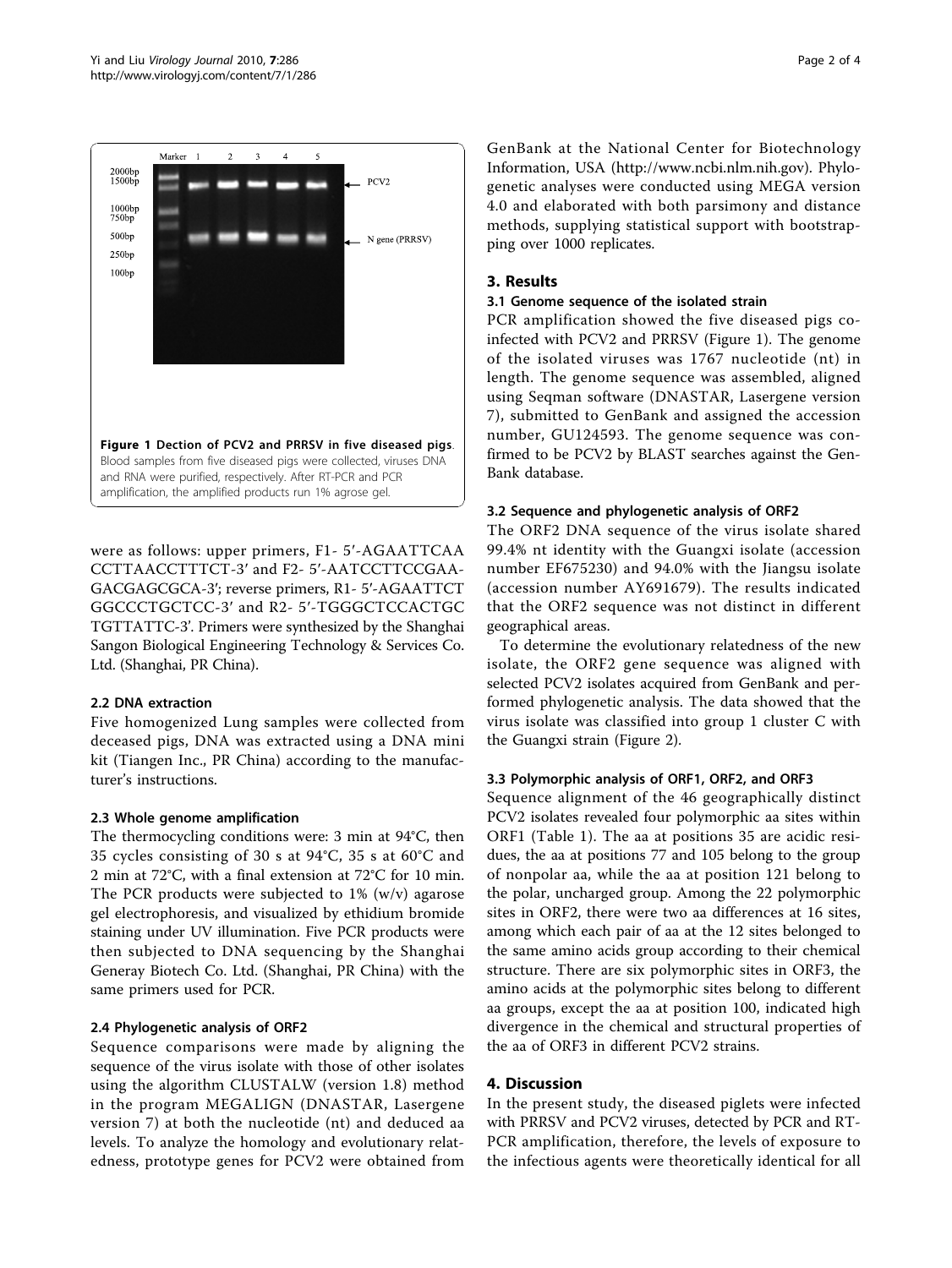<span id="page-2-0"></span>

animals. The severe lesions and clinical symptoms indicated that PRRSV could be a predisposing factor to the high mortality, as previously suggested [[14](#page-3-0)]. Several hypothesis have been suggested to explain this epidemiological situation, PRRSV may interfere with PCV2 clearance, favor the persistence of the virus. However, the nature of the interaction between PRRSV and PCV2 has not been elucidated to date. The ORF2 protein has been considered as a major immunogenic capsid protein, able to stimulate a protective response in pigs. Five immunoreactive epitopes in ORF2 were identified by Mahe' et al

using Pepscan analysis[[15](#page-3-0)], these included residues 25- 43, 65-87, 113-147,157-183 and 193-207. Larochelle et al (2002) also identified three major regions of aa heterogeneity among ORF2 sequences at residues 59-80, 121-136 and 180-191, and two of these regions corresponded to two of the immunoreactive epitopes demonstrated by Mahe' et al [\[16\]](#page-3-0). In this study, we identified six highly polymorphic regions, 26-50, 57-83, 90-120, 134-154, 169- 191 and 206-215, by polymorphic analysis, overlapped with corresponded immunoreactive epitopes, thus demonstrated that polymorphic analysis could be applied